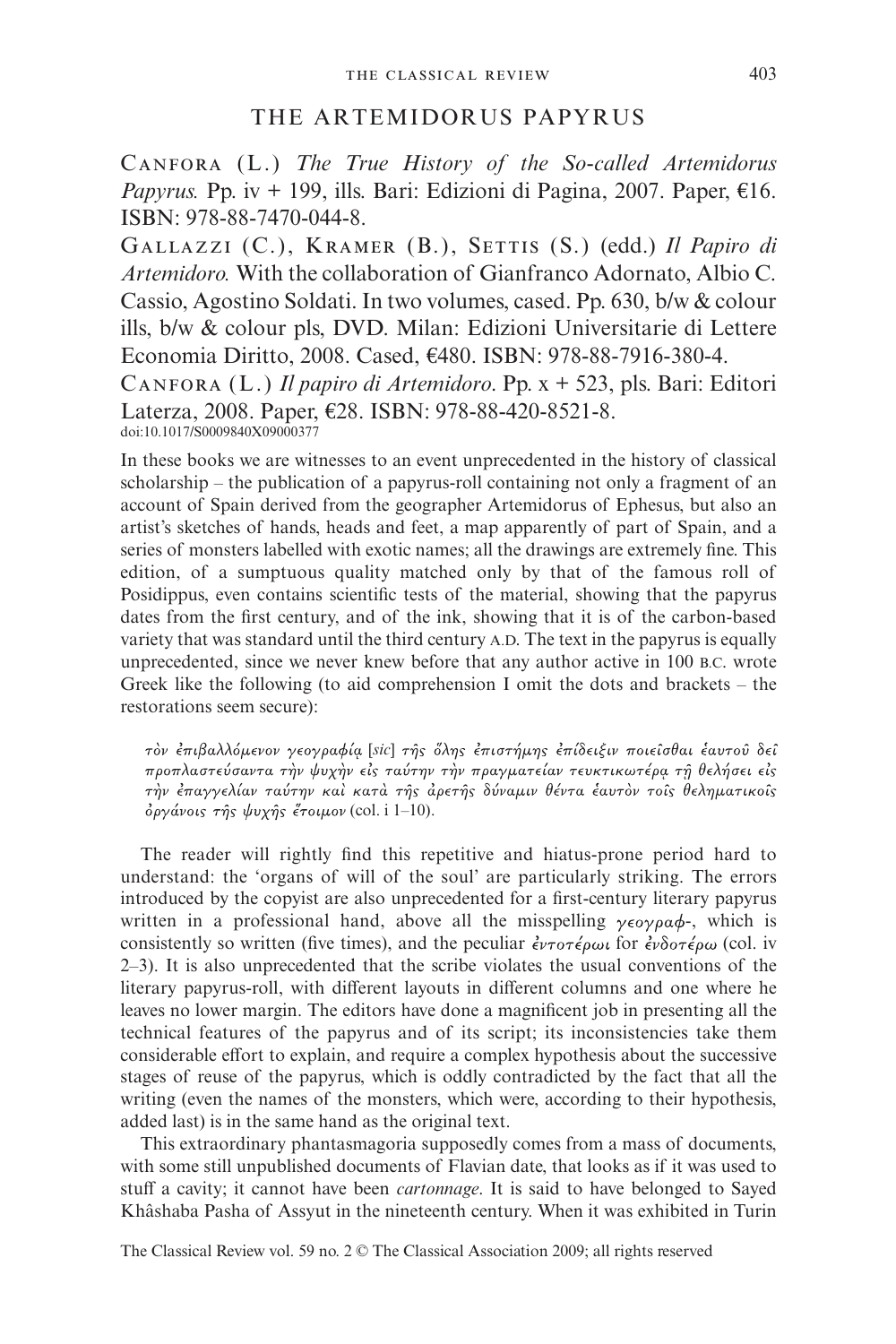in 2006 everyone was amazed, but nobody more so than Canfora (C.), who soon decided that it could not be genuine. Even as its editors were completing their work, C. dogged their heels, publishing articles in the press that chronicled the stages in their struggle to interpret what they saw and taking them severely to task for the inconsistencies between their successive reconstructions of the papyrus' reuses. The polemics must have been entertaining to watch, but cannot have been fun for those involved; it would have been unbelievably galling to see the object of one's research traduced as a fraud even before one had been able to bring it before the public in a manner befitting its importance. The polemic culminated in 2008 with the simultaneous publication of this edition and of C.'s books (both written with the help of other Italian scholars); C. audaciously attacks in ungentle terms what he thought the edition would contain, including reconstructions of some crucial passages *avant la lettre*. I did not follow the controversy, but thank the authors on both sides of it for gifts of copies of their works.

Only with these publications can we finally understand the debate with full clarity. C. even proposes actually to unmask the forger – one Constantine Simonides (henceforth S.), a Greek so skilful that, in 1855, he deceived the great scholar Wilhelm Dindorf and the Oxford University Press into publishing one of his creations, the *History of the Kings of Egypt* by a certain Uranius, which he had supposedly found in a palimpsest on Mount Athos; S. had certainly been on Mount Athos, since in 1853 he sold to the British Library some (genuine) maps of Spain that had been removed from a codex in Vatopedi. The text of Uranius, full of interpretations of the names of the Pharaohs, was part of S.'s attempt to discredit Champollion's decipherment of Egyptian hieroglyphics. At the last minute, after eighteen copies of Dindorf's edition had been sold, S. was betrayed by his unwitting collaborator Alexandros Lykourgos, to whom he had been showing passages that were difficult to read; after Lykourgos had fixed up the inept spelling or grammar, S. would always find on the palimpsest the reading that his friend had proposed, a pattern which aroused Lykourgos' suspicions. The police arrested S. and discovered his laboratory; but the trial, in which Count von Tischendorf, who had found the *Codex Sinaiticus*, played a major role, collapsed over questions of jurisdiction. S. left Germany for England, where he denounced von Tischendorf for having forged the famous *Codex*. His proof was simple: he had written it himself in 1840, when he was on Mount Athos, as a gift for Tsar Nicholas I of Russia; the Count suppressed the title page bearing his dedication (this was of course untrue).

S. burnished his credentials in his new country by ghosting his own biography: for the *Biographical Memoir of Constantine Simonides* (London, 1859) by Charles Stewart (significant initials!) betrays its origin by claiming, in its list of manuscripts owned by S., that he sold to Sir Thomas Phillips the 'Andimachean MS. of Homer' (p. 45); this is 'Antimachus' under a Modern Greek veneer. The book reveals his motives – to assert the superiority of Greek scholarship and civilisation against that of western Europe; it also shows that he was profoundly learned in the history of manuscripts. In Liverpool he found a perfect patron for his ambitions in the unsuspecting person of Joseph Mayer, who had amassed a large collection of authentic papyri (papyri were just replacing palimpsests as the favoured source of new texts). Mayer gave him the run of his collection, which had, according to the Rev. H. Stobart who sold many of the papyri to Mayer, included rolls that were blank (S.P. Tregelles, 'Codex Mayerianus and Simonides', *Notes and Queries* 4:3 [24 April 1869] 369). S.'s lavish volume *Fac-similes of Certain Portions of the Gospel of St. Matthew* (London, 1861 [1862]) was the first-fruits. This very erudite, well illustrated book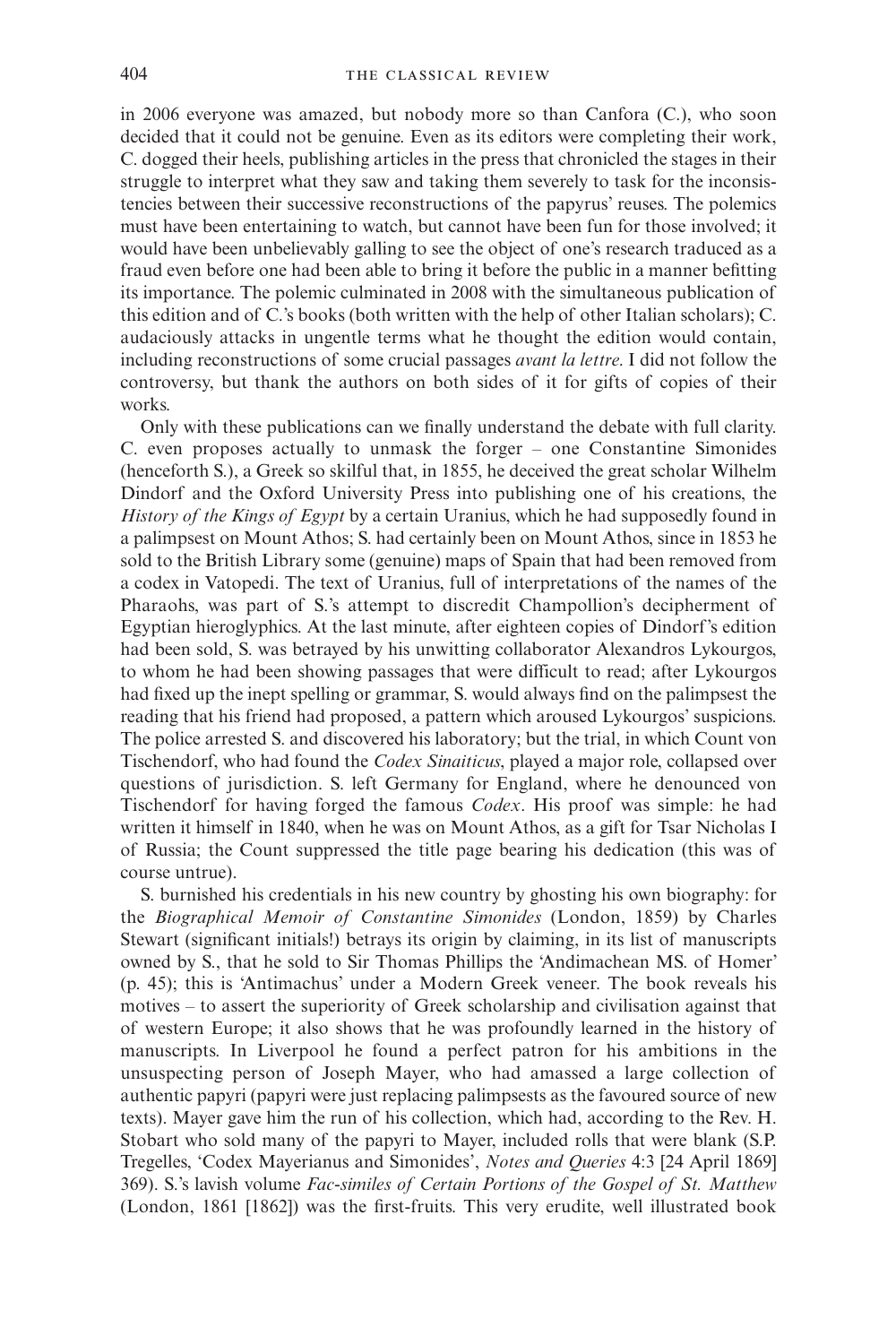contains reproductions not only of a fragment of the gospel that was written a mere fifteen years after the Ascension (and tells us so), but also a passage from an unknown historian, in which, as S. notes, 'the genitive plural of the word  $\nu \hat{\alpha} \hat{\nu}$  is written  $\nu \eta \hat{\omega} \nu$ instead of  $\nu \epsilon \hat{\omega} \nu$  throughout' (p. 75 n.); evidently the creator of this text had had reason to miss Lykourgos' help with language. There followed *The Periplus of Hannon, King of the Karkhedonians* (London, 1864), an edition of a forged text which shows much real knowledge of ancient geography. S. was in Paris in 1864, when C. suggests that he borrowed details of the Artemidorus from *P. Par.* 1, the famous illustrated papyrus of pseudo-Eudoxus (S. 2008, pp. 428–31). In 1867 he faked his own death: the *Times* printed a report that he perished from leprosy in Alexandria on 19 October, but he was seen still alive years afterwards, both in Russia (Tregelles loc. cit.) and in Egypt, where he supposedly died in 1890 (*Times*, 18 October). But is there in fact reason to think that more of his work, hitherto unknown, has resurfaced?

The quality of the papyrus that forms the material support for this exciting content is superb; radiocarbon testing decisively favours its first-century date. The ink is also of the correct kind, and the handwriting is exactly right (except for the kink in the tail of  $P$ , which has a nineteenth-century feel to it, as Prof. H. Maehler remarked to me). These are powerful arguments indeed. But an ancient support and an ancient mode of preparing ink could both be used by a modern forger; S. was an accomplished chemist (A. Lykourgos, *Enthüllungen über den Simonides-Dindorf Uranios* [Leipzig, 1856], p. 11), and boasts of his knowledge of the different inks that were used at different times (Stewart, 1859, pp. 51–2, and Simonides 1864, p. 22). In such a case as this, content must be the decisive factor.

C.'s circumstantial case that this papyrus is a modern counterfeit, and indeed one made by S., is extremely strong. The Greek of the opening preface partly quoted above can hardly be ancient, although  $\pi \rho \sigma \pi \lambda \alpha \sigma \tau \epsilon \nu \sigma \alpha \nu \tau \alpha$  is not as bad as S.'s notorious  $\sigma v\nu\omega\psi\iota\sigma\epsilon$  'wrote in short form' (Uranius p. 5,16 Dindorf). Indeed, M. Calvese has suggested (in L. Canfora and L. Bossina [edd.], *Wie kann das ein Artemidor-Papyrus sein?* [Bari: Editori di Pagina, 2008], pp. 210–15) that the preface is adapted from that of K. Ritter's *Erdkunde* (Berlin, 1818), or rather from the French version of the latter, *Géographie générale comparée* (Paris, 1836). Major scribal errors are characteristic of Byzantine or Modern Greek, most notably the confusion of  $v\delta$ with  $\nu\tau$  (a change never attested in Attic inscriptions even of Roman date, according to L. Threatte, *The Grammar of Attic Inscriptions* I, Berlin and New York 1980, p. 567); their repetition can be paralleled in S.'s confections. The inconsistent layout of the columns is bizarre, as if created by someone who was unfamiliar with the layout of multicolumnar papyrus-rolls, few of which were then known; some of S.'s facsimiles of 1861 even separate the columns with a vertical line as if in a newspaper. S. was profoundly interested in ancient geography. C. convincingly argues that Artemidorus' work was in content closer to Strabo's than to the dry *Periplus* of Marcianus, which the latter extracted from Artemidorus; S. would have copied column v from Marcianus, whose text he knew well, along with Stephanus of Byzantium and other geographers (cf. Simonides 1864, pp. 16–19). The whole debate teaches us much about geographical writing in antiquity.

However, there are two serious obstacles to C.'s case. The first is the handwriting. Whereas S.'s samples of Byzantine scripts are excellent (e.g. 1861, Pl. VI), and he produces fine imitations of a Ptolemaic hand (ibid. nos  $12-13$ ), there is nothing as elegant as the script of this papyrus. The latter hand so convinced me that I long hesitated over C.'s claims – until I realised that I knew it: for it is almost the same as that of the first-century exemplar of Philodemus' *De pietate*, engravings of which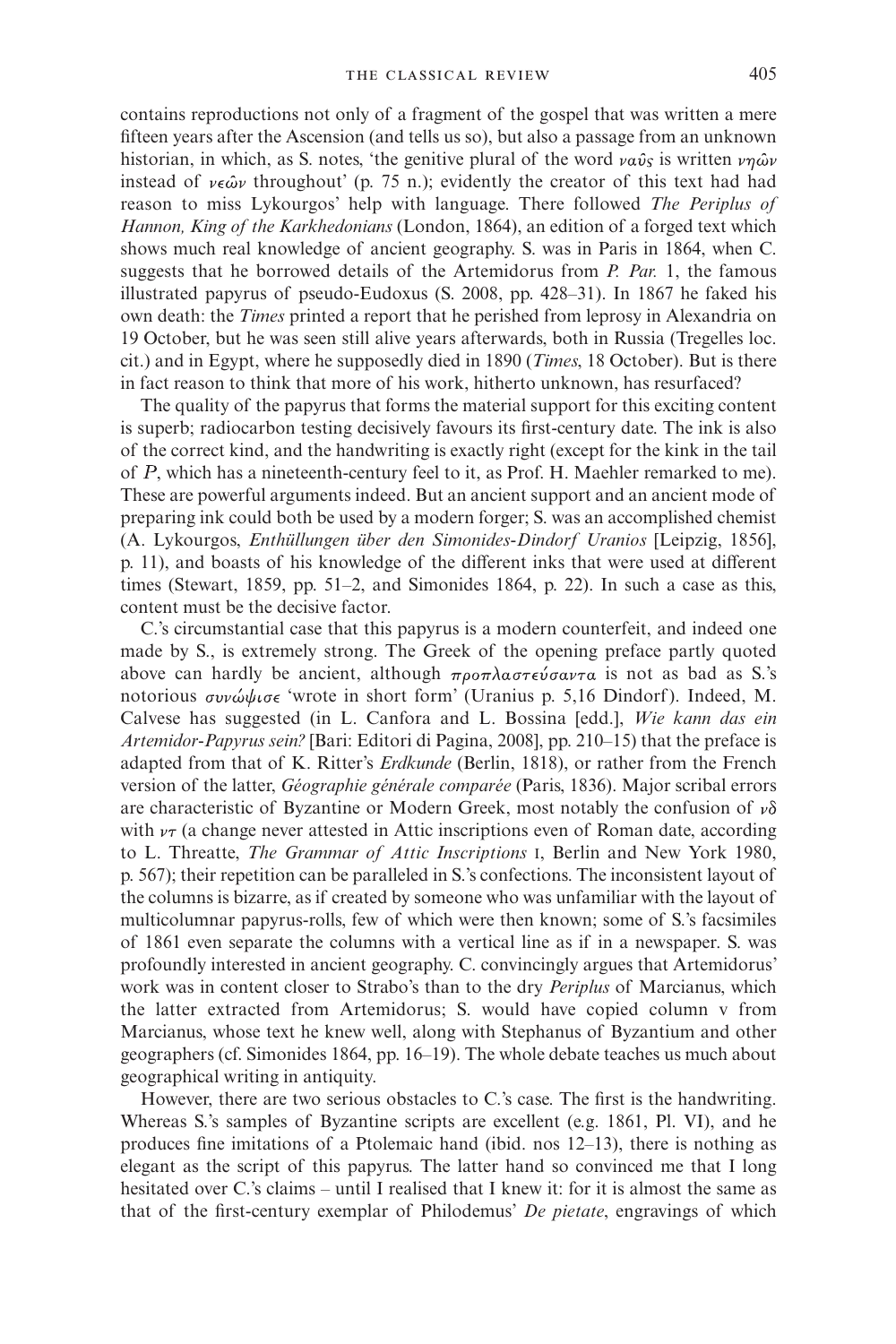were first published in 1863 in the *Volumina Herculanensia*, second series, vol. 2 (Naples): see Plate 1, with the script of 'Artemidorus' in Plate 2. The latter differs only in the kink-tailed P, the absence of a serif on the second apex of M, and in the  $\Xi$ 

NBP CAPEKENO CN XMATA NA  $\overline{\omega}$  $-er$ ek **HEROTWOEITA** P FROTWOEITA AKAITOY LOYKETTEN  $ABA$ INEWNEBE ö INAPIC **DIENOCO**  $MQH$ CONFI-OKOYCI **AHOCIANYITAY** EFF DEAIT  $c\ddot{o}$ OICOY  $TT^2$ GNAMECTIN YOUTMO WCI ASINOILLOSAL A.O TEPALLATEMAPT TOTELPA NEICAPIANGHNT CHON ECCECC **PO** EP FATAN KAI  $0\triangle$ CUF  $\overline{1}$  $-12$ A AAMONAKATYXA CALCIAAAY  $\overline{u}$ 

Plate 1. *Volumina Herculanensia*, second series, Vol. II (Naples, 1863), pl. 18, to show the hand of Philodemus' *De pietate* (*P. Herc.* 1428 col. 11). Drawn by Giuseppe Casanova; engraved by Giam Battista Casanova.

ofthors offy  $DQ$ A.T WN1  $1$   $\overline{1}$ 12 W  $\tau$ C  $-20 - 65$ Tr:  $E7\\E1$ MeNo IT Agric 246 710  $107.7$ TEXXE DIVIC TIE NHACHAICALANAICMENT

PLATE 2. The hand of *P. Artemid.* (col. i 10–23). From C. Gallazzi, B. Kramer and S. Settis (edd.), *Il Papiro di Artemidoro*, foldout plate.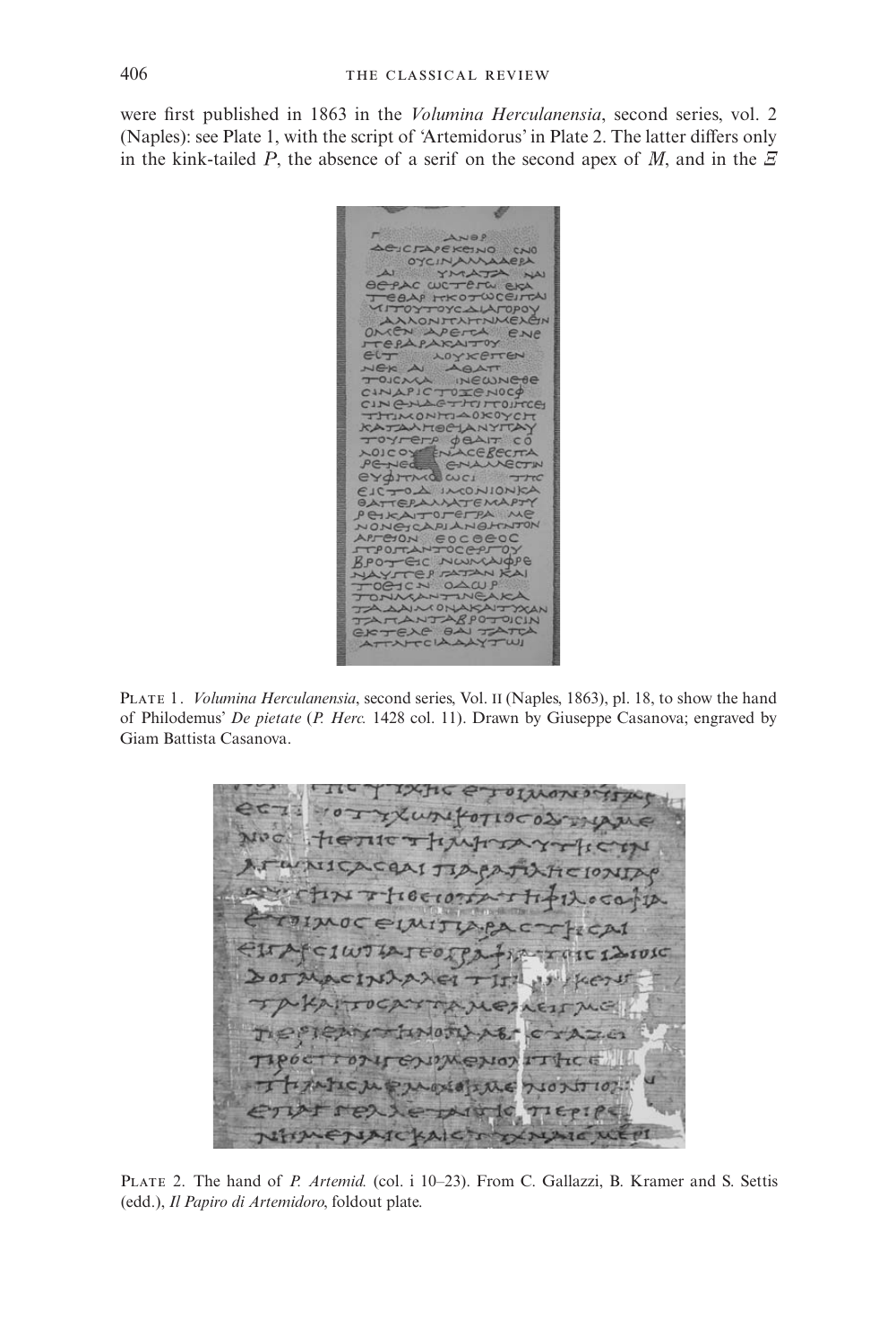written Z (on which see C. 2008, p. 431 with his pl. 3). This would suggest a *terminus post quem* of 1863.

Secondly, C. presents no evidence that S. was an artist capable of executing such fine drawings, apart from his claim in the preface to his  $\sum \psi \mu \mu \nu \alpha$  (Moscow, 1853) that he had studied painting on Athos with Damascenus and Gennadius, and in Paris with David's pupil 'Vitalis' (but Génie Vidal was not directly a pupil of David, *pace* C. 2008, p. 52). However, in 1859 he lists his publications, including not only the  $^{\circ}O$  $\frac{\partial \nu}{\partial \phi}$   $\frac{\partial \gamma}{\partial \phi}$   $\frac{\partial \gamma}{\partial \phi}$ , supposedly printed in Constantinople in 1854 and seemingly meaning 'The shameless forger', but also a work *Ecclesiastical Painters and the Painting of Dionysius the Hieromonach and Painter of Phourna of Agrapha*, allegedly published in Athens in 1853 (I can locate neither book); he lists as forthcoming *A Brief Exposition of the Paintings of Mount Athos and their Painters* (Stewart 1859, p. 24). S. also claims that he had proof in a manuscript from Athos that the Byzantine painter Panselenus invented the heliotype long before Daguerre, and professes expertise in the technique (ibid. pp. 48–9, cf. 1861, p. 33). Above all, we actually have a lithograph of one of his icons. In his book of 1861, the full title of which is *Fac-similes of Certain Portions of the Gospel of St. Matthew and of the Epistles of Ss. James and Jude, Written on Papyrus in the First Century, with a Portrait of St. Matthew from a Fresco Painting at Mount Athos*, with its not-so-innocent motto on the title-page  $\Pi \acute{\alpha} \nu \tau' \grave{\alpha} \nu \alpha \kappa \alpha \lambda \acute{\nu} \pi \tau \omega \nu \acute{\alpha} \gamma \acute{\alpha} \nu \acute{\alpha} \gamma \acute{\alpha} \epsilon \acute{\alpha} \gamma \acute{\alpha} \gamma \acute{\alpha} \epsilon \acute{\alpha} \epsilon \acute{\alpha} \epsilon \acute{\alpha} \epsilon \acute{\alpha} \epsilon \acute{\alpha} \epsilon \acute{\alpha} \epsilon \acute{\alpha} \epsilon \acute{\alpha} \epsilon \acute{\alpha} \epsilon \acute{\alpha} \epsilon \acute{\alpha} \epsilon \acute{\alpha} \epsilon \acute{\alpha} \epsilon \acute{\alpha} \epsilon \acute{\alpha} \epsilon \acute{\alpha} \epsilon \acute{\alpha} \epsilon \acute{\alpha} \epsilon \acute{\alpha$ I at first disregarded the frontispiece, even though the title signals its importance. It shows St Matthew enthroned (Plate 3). The caption reads:

## MATTHEW THE APOSTLE AND EVANGELIST

Was born at Gennesaret in Galilee in the year 24 before Christ and suffered martyrdom at Hieropolis in Parthia A.D. 83. the likeness of which a fac-simile is here given was executed in the fifth cent<sup>y</sup> by HIEROTHEUS of Thessalonica the Saint portrait painter who was a pupil of the famous EMMANUEL PANSELENUS. The original is preserved among the frescoes of Athos. The Copy here given was taken from it by C. S. The figure of the original is oval, 2½ English feet in height by 2 in width.

The style is not fifth century, but nineteenth, and of course Mt Athos was hardly settled until the ninth; Manuel Panselenos, a legendary figure among the monks of the Holy Mountain, is often dated to the early fourteenth century. Simonides is hinting, with the extraordinary shamelessness of which only he was capable, that he ('C.S.') created this image himself. In a long discussion of Byzantine painting (1861, pp. 32–3), he lyrically claims that the figure 'manifests a character truly and entirely apostolic. For the glance of the eyes, … the thoughtfulness of the character, the holy smile on the lips, and the cheerful benevolence pervading the whole countenance, proclaim the character of the original, and prove the painter to have been one of the best masters of Byzantine art'. I believe that this Simonidean head (Plate 4, shown in mirror-image) is remarkably similar to a head on the Artemidorus papyrus, drawing R1 (Plate 5), except for the latter's heavy brow-ridges. This figure is, I suspect, an idealised self-portrait: '[i]mmense black whiskers, moustache and imperial; huge black eyebrows; an enormous mass of jet-black and glossy hair ...; deep-sunk but fiery and piercing eyes; dark swarthy visage; massive lips and strongly marked mouth make up a face not easily forgotten' (a manuscript letter of 'Charles Stewart' cited by J.A. Farrer, *Literary Forgeries*, London 1907, p. 58). The papyrus also contains a sketch in profile, drawing R2 (Plate 6), again with heavy ridges over the brow. The editors well compare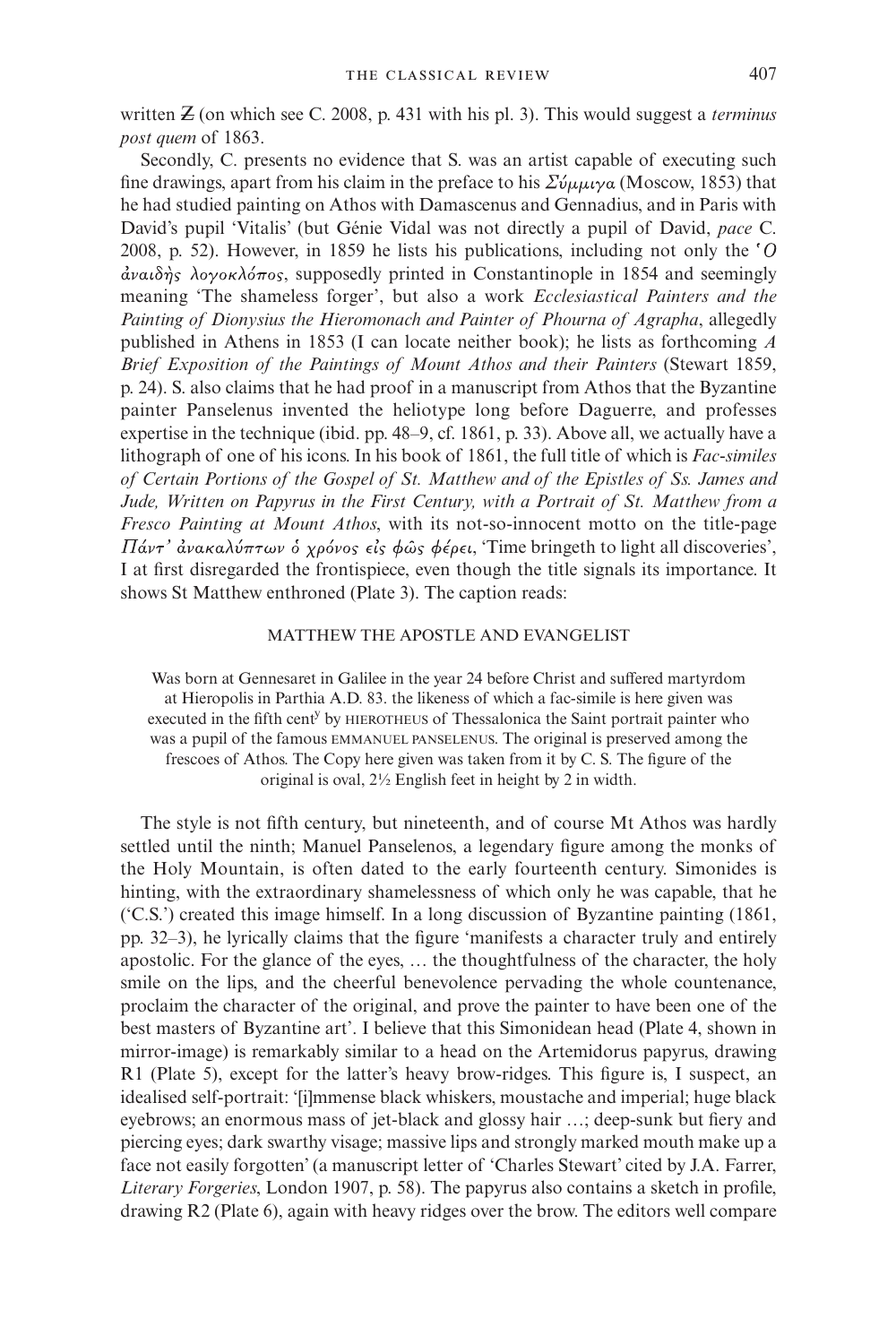

PLATE 3. 'Matthew the Apostle and Evangelist', frontispiece in Constantine Simonides, *Fac-similes of Certain Portions of the Gospel of St. Matthew* (London, 1861). Drawn by C(onstantine) S(imonides); engraved by Day & Son, Lithographers to the Queen. Courtesy of Harlan Hatcher Graduate Library, University of Michigan.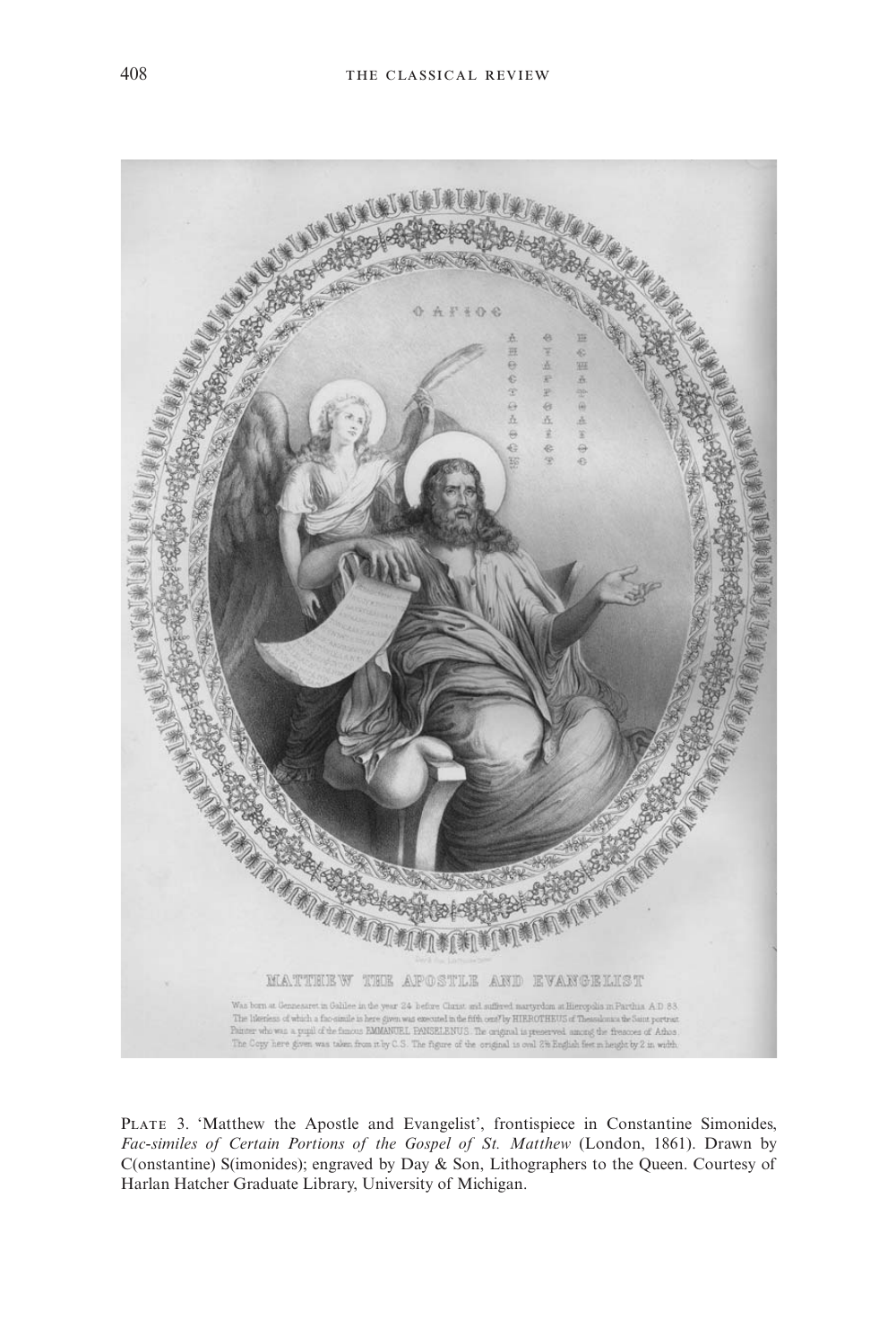

PLATE 4. Detail of 'Matthew the Apostle and Evangelist' (Plate 3), shown in mirror-image. As Plate 3.



Plate 5. Drawing R 1 (bearded male head, three-quarter face) from *P. Artemid.* As Plate 2.